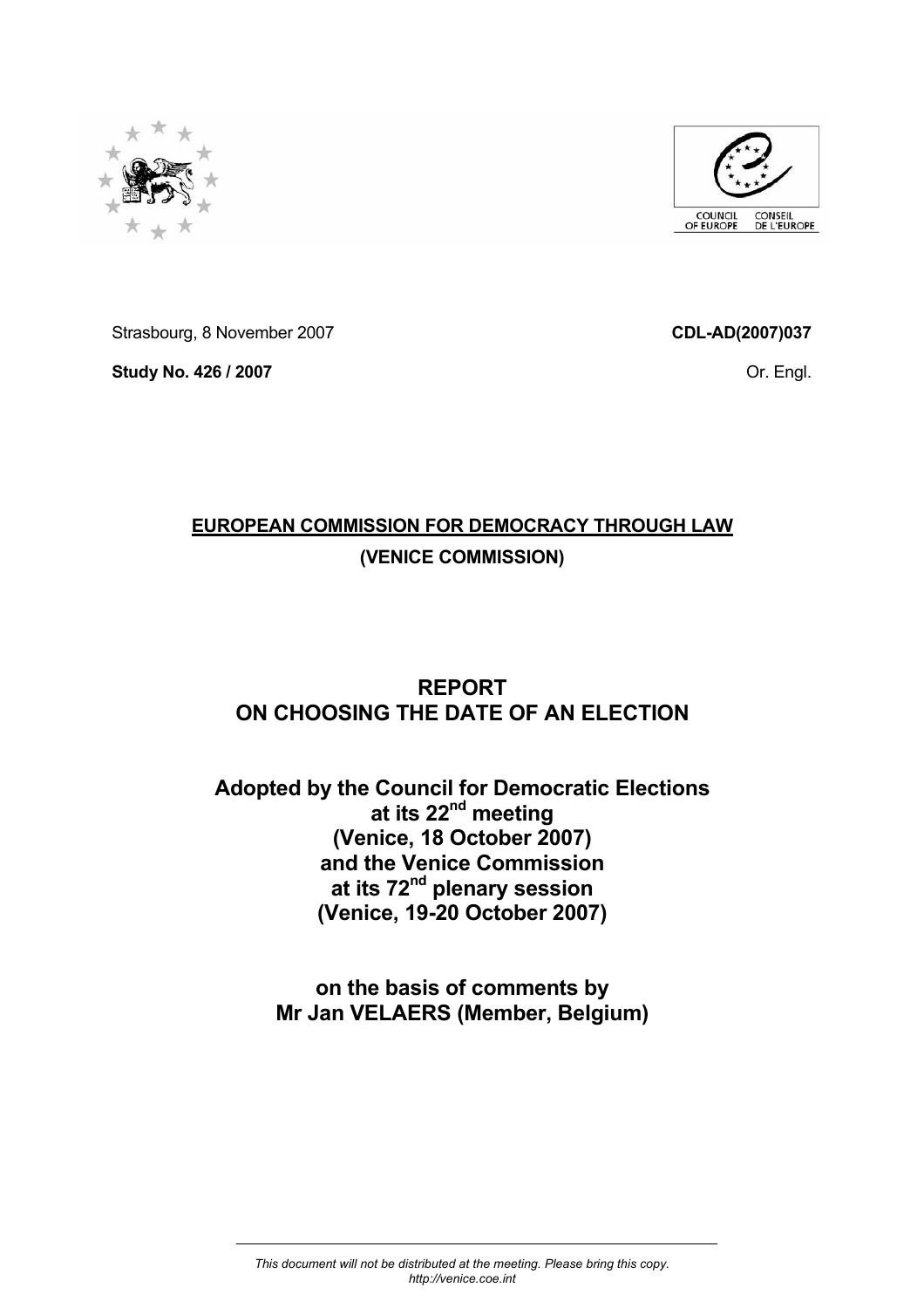# **TABLE OF CONTENTS**

| Introduction.                                                                                        |
|------------------------------------------------------------------------------------------------------|
| I. Choosing the date of the ordinary elections after the expiration of the normal term of office 3   |
| The date of the ordinary elections precisely determined in the Constitution or the<br>1.             |
| electoral law<br>3                                                                                   |
| The power to choose the date of the ordinary elections, within a strict constitutional or<br>$2_{-}$ |
| legal framework<br>5                                                                                 |
| $\overline{7}$<br>3.<br>Discretionary power to choose the date of the ordinary elections             |
| II. Choosing the date of extra-ordinary elections after the dissolution of parliament                |
| The pre-term dissolution of the Parliament<br>$1_{-}$<br>7                                           |
| 8<br>Dissolution "de jure", in the circumstances described in the Constitution<br>А.                 |
| 8<br><b>B.</b><br>Dissolution by a decision of parliament itself                                     |
| 9<br>C.<br>Dissolution by a decision of the head of the state/government                             |
| 9<br>Formal conditions<br>a.                                                                         |
| 11<br>b.<br>Substantial conditions                                                                   |
| Dissolution as an instrument to solve a political crisis relating to the election<br>b.1             |
| 12<br>of the president                                                                               |
| Dissolution as an instrument to solve a political crisis relating to the<br>b.2)                     |
| 12<br>relations between government and parliament                                                    |
| Dissolution as an instrument to solve a political crisis relating to the<br>b.3)                     |
| 13<br>functioning of Parliament                                                                      |
| b.4)<br>Dissolution as an instrument to solve a conflict between parliament and the                  |
| 13<br>people, expressing itself in a referendum                                                      |
| Discretionary power or a power more or less regulated by unwritten<br>b.5                            |
| Constitutional law or by conventions of the Constitution<br>13                                       |
| 2.<br>14<br>Choosing the date of the election                                                        |
| 16                                                                                                   |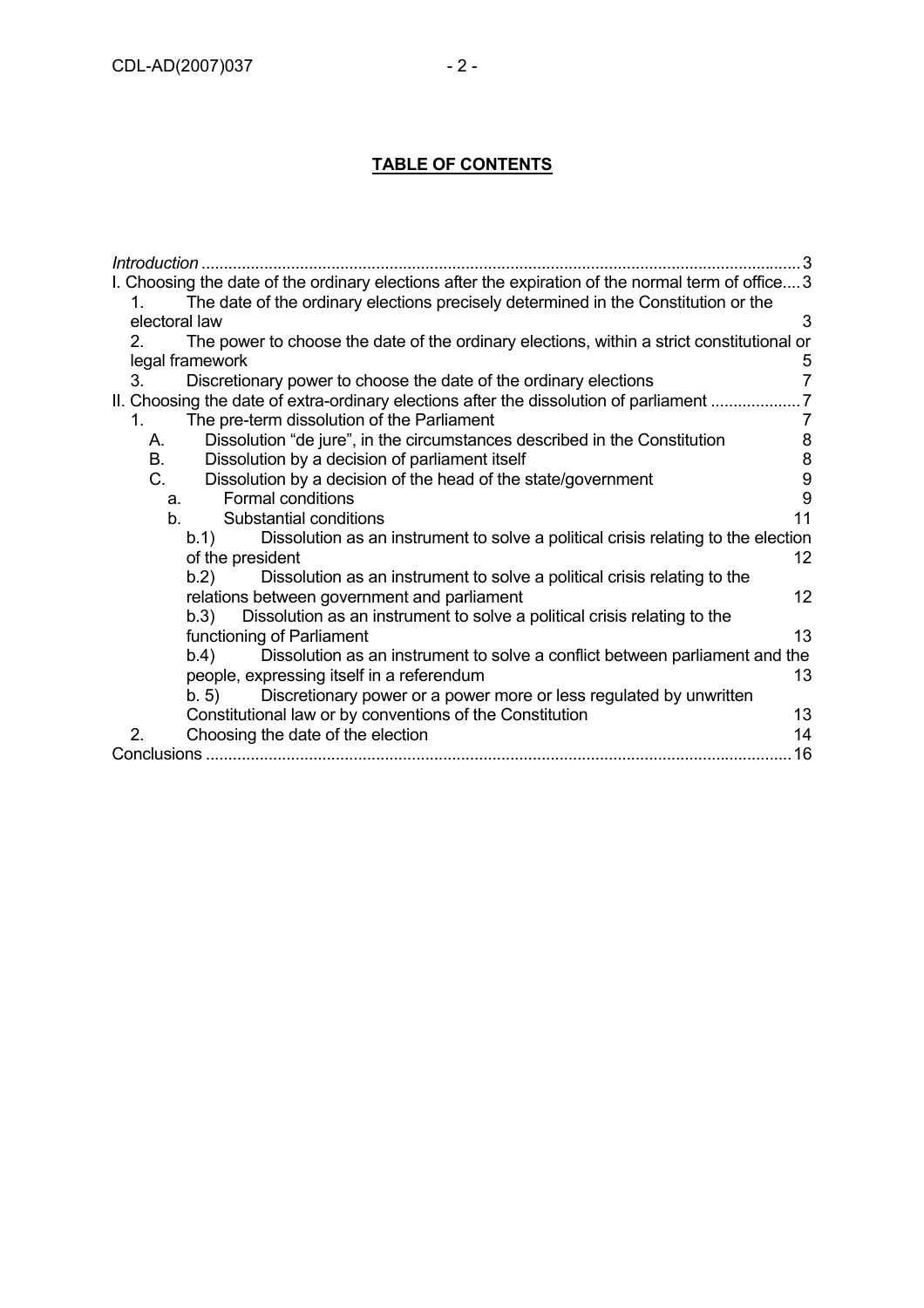# *Introduction*

*1. Elections are crucial to democracy. Choosing the precise date to hold elections is therefore an issue of the utmost importance. Many questions arise when an appeal to the electorate is made: Is the date of the elections determined by the Constitution or the electoral law or is it in the power of an authority to decide on it? Is it a discretionary power or can the decision only be taken within a strict constitutional framework? Which authority takes the decision? How much time has to elapse between the call for elections and the date of the elections? The answer to all these questions determines the democratic quality of the elections, as they depend on the guarantees that surround these different aspects of the "choosing of the date of an election".* 

*2. This report aims at providing a survey of the regulations in the Constitution and the electoral law of 48 States on the choosing of the date of the election. Both the regulations on the date of the ordinary elections, after the expiration of the normal term of the legislature (part I), as the regulations on the date of the extraordinary elections after a dissolution of parliament (party II), shall be examined. As the decision to dissolve parliament prematurely, before the normal term has expired, implies that elections will have to be organised, this decision is of course intimately connected with the decision to choose the date of these elections. Therefore the constitutional rules on the dissolution of parliament will also be examined.* 

*3. This report only addresses the elections for the entire national or federal parliament. The elections for the parliaments of federated entities or the so-called "by-elections" in case of a vacancy of one or more parliamentary seats will not be examined.* 

*4. This report was adopted by the Council for Democratic Elections at its 22nd meeting (Venice, 18 October 2007) and the Venice Commission at its 72nd plenary session (Venice, 19-20 October 2007).* 

*5. At this occasion, the Council for Democratic Elections and the Venice Commission took note of the following documents:* 

*- The Executive Power – Comparative Table (CDL-AD(2007)037add1);* 

*- Choosing the Date of an Election – Comparative Table (CDL-AD(2007)037add2);* 

*- Choosing the Date of an Election – Constitutional and Legislative Provisions (CDL-AD(2007)037add3);* 

*- Note on the Issue of Dissolution of Parliament (CDL-AD(2007)037add4).* 

#### **I. Choosing the date of the ordinary elections after the expiration of the normal term of office**

6. After the expiration of the normal term of a legislature, elections will have to be organised. Three types of regulations can be distinguished as to the choosing of the date of these ordinary elections:

A. in a number of states the date of these elections is precisely determined in the Constitution or in the electoral law;

B. in a number of states the date of the elections will have to be chosen by an authority, in a fairly strict temporal framework determined in the Constitution or the electoral law;

C. in other states an authority disposes of a (fairly) large margin of appreciation in choosing the date on which the ordinary elections will have to take place.

#### 1. The date of the ordinary elections precisely determined in the Constitution or the electoral law

7. In many states, the Constitution or the electoral law determines the date of the ordinary elections at the end of the legislature, either by stipulating the exact day on which the elections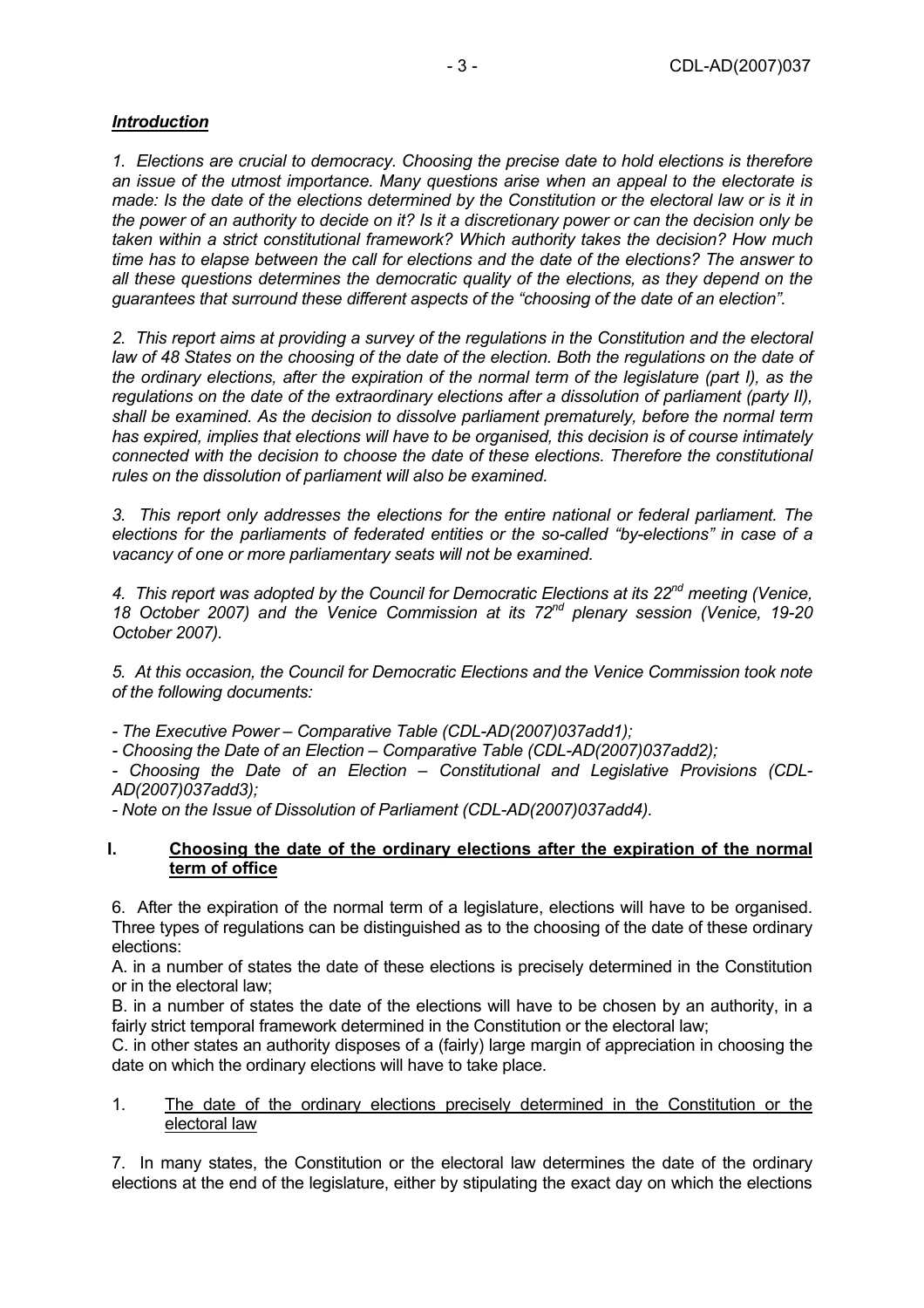will have to be held, or by prescribing precisely the way this date can be determined. These states clearly pursue the legitimate aim to eliminate every political partiality in choosing the date of the elections. The authorities that have to organise the elections do not dispose of any discretionary power in this field. Such a system exists in Albania<sup>1</sup>, Belgium,<sup>2</sup> Bosnia-Herzegovina,<sup>3</sup> Cyprus,<sup>4</sup> Estonia,<sup>5</sup> Finland,<sup>6</sup> Kyrgyzstan,<sup>7</sup> Latvia,<sup>8</sup> Luxemburg,<sup>9</sup> Monaco,<sup>10</sup> the Netherlands,<sup>11</sup> Russia,<sup>12</sup> Switzerland,<sup>13</sup> Sweden,<sup>14</sup> Turkey<sup>15</sup> and Ukraine.<sup>16</sup>

 Finland, Election Act Part II, Chapter 9, Section 107, first indent: The date of the election in Parliamentary elections is the third Sunday in March.<br><sup>7</sup> Kurguaten, The Code of the Kurgua

 Kyrgyzstan, The Code of the Kyrgyz Republic on Elections in the Kyrgyz Republic. Article 69 (3): The day of elections shall be the first Sunday prior to the expiration of the constitutional term for which the previous Legislative Assembly and the Assembly of People's Representatives to the Zhogorku Kenesh of the Kyrgyz Republic were elected.

 $^8$  Latvia, Constitution, Art. 11. Elections for the Saeima (Parliament) shall be held on the first Saturday in October.<br>9 Luxemburg Lei électerels, Art 124 "Lee élections pour peuplei au , remplesement des députés enten Luxemburg, Loi électorale. Art.134 "Les élections pour pourvoir au remplacement des députés sortants ont lieu, de plein droit, de cinq en cinq ans, le premier dimanche du mois de juin, conformément aux articles 121 et suivants de la présente loi. Si cette date coïncide avec le dimanche de Pentecôte, les élections ont lieu le dernier dimanche du mois de mai."

<sup>10</sup> Monaco, Loi n° 839 du 23 février 1968 sur les élections nationales et communales, article 34-1. - Les élections au conseil national ont lieu le dimanche correspondant ou succédant au onzième jour précédant l'expiration du mandat du conseil en exercice.

Netherlands, Elections Act, Section C 1. Members of the Lower House shall be elected for a term of four years. Section J 1. Voting shall take place on the forty-third day after the nomination day. Section Q 2 (1). The members of the Upper House shall be elected for a term of four years. Section T 1. Voting shall take place on the thirty-fourth day after the nomination day. The nomination day for the Lower House is in principle the Tuesday between 18 and 24 January, Section F1/within forty days of the date of the royal decree of dissolution for extraordinary ones, Section F2. For the Upper House, it is on the Tuesday between 19 and 25 April, Section Q4.

12 Russia, Federal Law on election of the deputies of the State Duma, Art. 6 (2). Under the Constitution of the Russian Federation, Art. 84, the election of deputies of the State Duma of a new convocation shall be called by the President of the Russian Federation. The decision to call the election shall be taken not earlier than 110 days and no later than 90 days before the voting day. Voting day at the election of deputies shall be the first Sunday of the month in which the constitutional term of the State Duma of the previous convocation expires. The day of the election of the State Duma shall be the day of voting as a result of which it was elected as a competent body. Art. 6 (3). If the President of the Russian Federation does not call the election of deputies of the State Duma within the period indicated in Clause 2 of this article, the election of deputies shall be called and conducted by the Central Election Commission of the Russian Federation on the first Sunday of the month in which the constitutional term of the State Duma of the previous convocation expires. Art. 6 (7). If the Sunday on which the election is to be held coincides with a day preceding a holiday, or a holiday, or a day following a holiday or if this Sunday has been declared a working day in the established procedure, the election shall be held on the next Sunday.

<sup>13</sup> Suisse, Loi fédérale sur les droits politiques du 17 décembre 1976. Art. 19 Date de l'élection. 1. Les élections ordinaires pour le renouvellement intégral du Conseil national ont lieu l'avant-dernier dimanche du mois d'octobre.

<sup>14</sup> Sweden, Constitution, Chapter 3, Art. 3. Ordinary elections for the Parliament shall be held every fourth year. Parliamentary elections are held every four years on the third Sunday of September.<br><sup>15</sup> Turkey, Law no. 2839 on Parliamentary elections. Art. 6 Elections for the Grand National Assembly of Turkey

shall be held once every five years. The beginning date of the elections shall be July 3rd of the last meeting year of each elections period and votes shall be cast on the second Sunday of October. (…)

 $\overline{1}$ <sup>1</sup> Albania, The Electoral Code of the Republic of Albania Art. 7 [...] 7. In any case, the elections for the Assembly shall take place on the Sunday nearest to the forty-fifth day after the date of the decree setting the election date. 2

Belgique, Code Electoral. Art. 105 La réunion ordinaire des collèges électoraux à l'effet de pourvoir au remplacement des représentants et sénateurs sortants a lieu le premier dimanche qui suit l'expiration d'un délai de quatre années prenant cours à la date à laquelle il a été procédé à la désignation des sénateurs cooptés lors de l'élection précédente. Si le dimanche visé à l'alinéa précédent coïncide avec un jour férié légal, l'élection est remise au dimanche suivant.<br><sup>3</sup>. Beenis and Herzogevine.

Bosnia and Herzegovina Election Law. Art. 1.14 The elections at all levels of authority in Bosnia and Herzegovina shall be held on the first Sunday in October unless that date conflicts with observance of a religious holiday of one of the constituent peoples of Bosnia and Herzegovina. [...]

Cyprus, Constitution of Cyprus. Art. 66.1. A general election for the House of Representatives shall be held on the second Sunday of the month immediately preceding the month in which the term of office of the outgoing House expires [...] 3. If an election under paragraph 1 or 2 of this Article cannot take place on the date fixed by or under this Constitution owing to extraordinary and unforeseen circumstances such as earthquake, floods, general epidemic and the like, then such election shall take place on the corresponding day of the week next following.

Estonia, Constitution Article 60 (3) and Riigikogu Election Act. § 2**.** Time of regular elections (1) Regular Riigikogu elections shall be held on the first Sunday in March in the fourth year following the year of the preceding Riigikogu elections<br><sup>6</sup> Einland, Election Act, Pert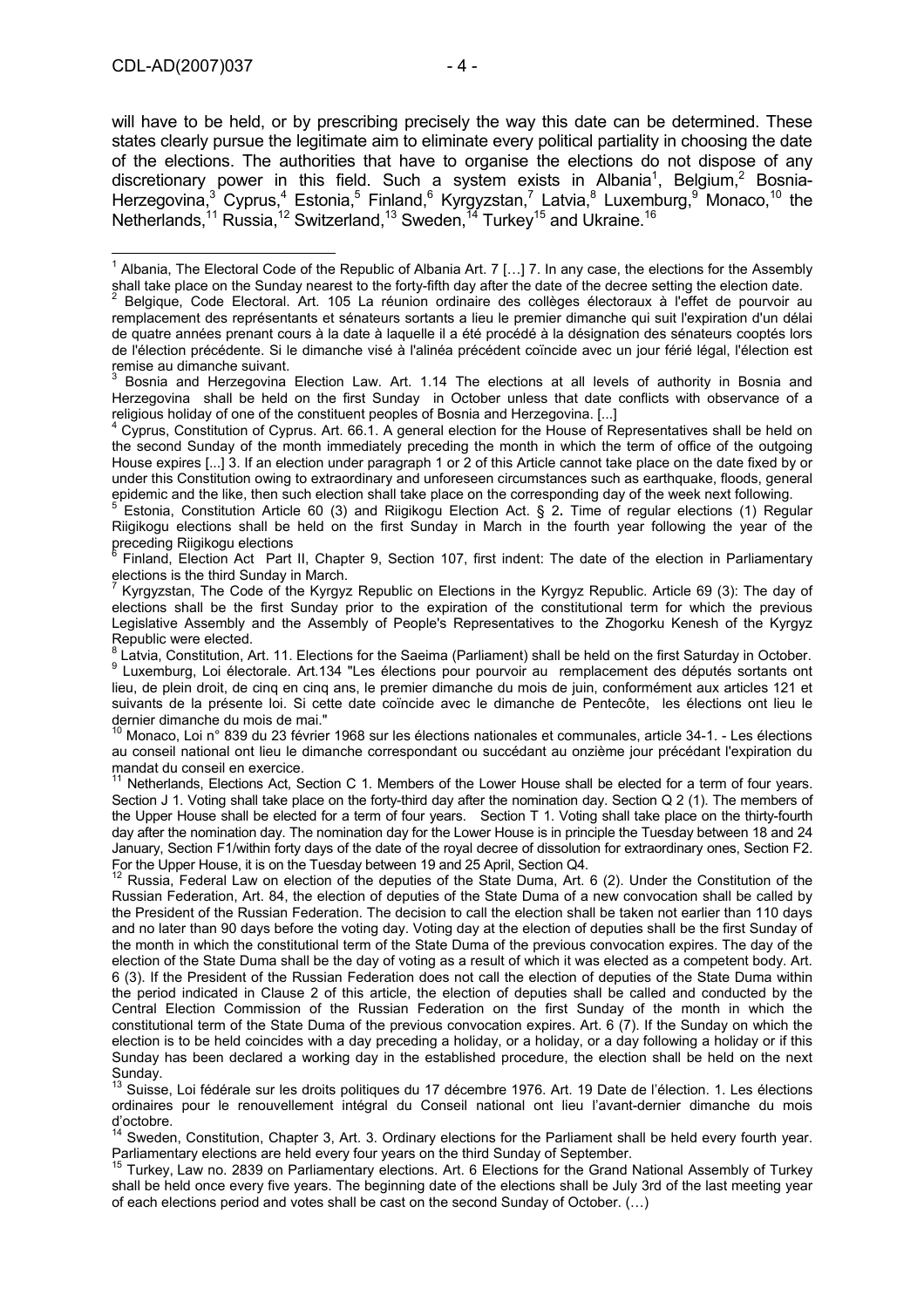### 2. The power to choose the date of the ordinary elections, within a strict constitutional or legal framework

8. In many states the Constitution or the electoral law does not precisely determine the date of the ordinary elections, but they contain a fairly strict temporal framework in which the decision on the date of the elections will have to be taken. This framework holds three elements: a. it determines the authority that will have to decide on the date of the elections b. it determines the period in which the decision has to be taken; c. it determines the period in which the elections will have to be held.

9. a) Firstly the Constitution or the electoral law determine the authority that will have the power to choose the date of the ordinary elections. Exceptionally, this power is assigned to the legislature.<sup>17</sup> It is mostly up to the Head of State to fix the date of the elections: the King under the responsibility of the  $G$ overnment<sup>18</sup> or the President. If the president is directly elected by the people he most often chooses autonomously the date of the elections.<sup>19</sup> In France, the Council of Ministers appoints the date of the election, which must take place in the sixty days preceding the expiry of the powers of the National Assembly.<sup>20</sup> If the president is not directly elected but appointed by parliament, he decides either autonomously,  $2^1$  or under the responsibility of the Government.<sup>22</sup>. In a number of States it is explicitly stipulated that if the Head of state neglects to determine the date in due time, another authority will organise the elections.<sup>23</sup>

10. b) The power to choose the date of the elections is, in these states, not a discretionary power, as the Constitution or the electoral law gives compulsory indications as to the period in which the elections will have to be held. These terms vary from country to country.

- Albania: sixty to thirty days before the end of the mandate (Art. 65.2 Constitution)

- Andorra: between the thirtieth and fortieth days following the end of the term/the dissolution of the Counsel General (Art. 51 (2) Constitution)

- Armenia: "no sooner than fifty and no later than forty days prior to the expiration of the term of the National Assembly" (Art. 68 par. 1 Constitution)

- Belarus: no later than thirty days prior to the expiry of the powers of the current Parliament (*A*rt. 91 Constitution)

- Bulgaria: within two months from the expiry of the mandate of the preceding one (Art. 64.3 Constitution)

<sup>&</sup>lt;sup>16</sup> Ukraine, Constitution, Art. 77 (1) Regular elections to the Verkhovna Rada of Ukraine take place on the last<br>Sunday of the last month of the fifth year of authority of the Verkhovna Rada of Ukraine.

Moldova, Art. 76 (2) Elections Code. "The day of elections to parliament shall be scheduled by a resolution of Parliament no later than sixty days before election day." Slovakia, Section 25 (2) Act on elections to the Slovak National Council: "The elections shall be declared by the Chairperson of the National Council of the Slovak Republic (…) "the former Republic Yugoslav Republic of Macedonia", Article 12, paragraph 1 of the Electoral Code: "the President of the Parliament".

<sup>18</sup> Norway, Representation of the People Act, par. 9-2**.** See also Art. 45 Constitution of Andorra: "the coprinceps with the countersignature of the Cap de Govern."<br><sup>19</sup> This is the case in Armenia, Art. 68 par. 3 Constitution; Belarus, Art. 84 (2) Constitution; Bulgaria, Art. 64 and 98.1

Constitution; Croatia, Art. 97 Constitution; Georgia, Art. 50 (3) Constitution; Lithuania, Art. 84 (20) and 85 Constitution; Montenegro, Art. 88 (3) Constitution; Poland, Art. 98 (2) and 144 (3), 1) Constitution; Portugal, Art. 19, Parliament Electoral Law; Serbia, Art. 25 of the Law on the Election of Members of Parliament; Slovenia, Art. 81 (3) Constitution; the only exception seems to be Romania, Art. 6 Law N 68/1992 on The Election to the Chamber of Deputies and the<br>Senate: "The date of elections shall be settled, and publicly announced by the Government...."<br><sup>20</sup> Art. L.O.

<sup>&</sup>lt;sup>20</sup> Art. L.O. 121 and L.O. 122 of the Electoral Code.<br><sup>21</sup> Albania, Art. 7.3 Electoral Code; Czech Republic, Art. 14 (1) Act on Elections to the Parliament of the Czech Republic; Germany, Art. 16 Federal Electoral Law; Hungary, Art. 30A 1. d) Constitution.

<sup>22</sup> Greece, Art. 53.1 Constitution (presidential decree countersigned by the Cabinet); Italy, Art. 87 and 89 Constitution.

 $^{23}$  Lithuania, Law on the Amendment of the Law on Elections to the Seimas, Art. 6 (2). If, with four months remaining before the expiration of the powers of the Seima's members, the President of the Republic has not yet announced the date of regular elections to the Seimas, the Central Electoral Commission shall hold regular elections to the Seimas on the last Sunday from which at least a month remains before the expiration of the powers of the Seima's members.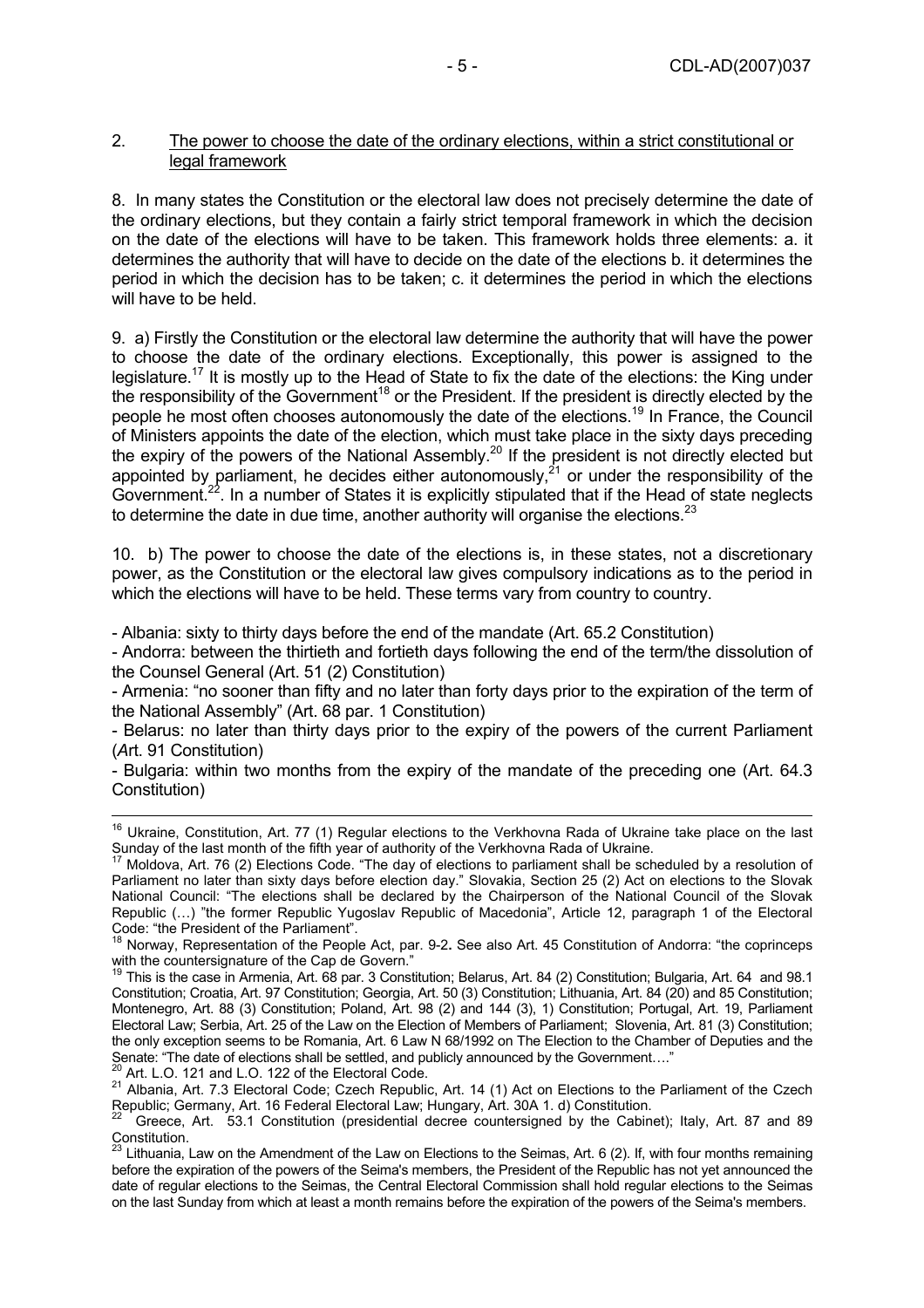- Czech Republic: during the period commencing thirty days prior to the expiration of each electoral term and ending on the day of its expiration (Art. 17 (1) Constitution)

- Croatia: "Elections for members of the Croatian Parliament shall be held not later than 60 days after the expiry of the mandate or dissolution of the Croatian Parliament" (Art. 73 (1) Constitution)

- France: « dans les soixante jours qui précèdent l'expiration des pouvoirs de l'Assemblée nationale » (Article LO 122, Code électoral)

- Georgia: at least fifteen days before the expiration of its term (Article 50 (3) Constitution)

- Germany: forty-five months at the earliest, and forty-seven months at the latest after the beginning of the legislative term (Art. 39 (1) Constitution)

- Greece: within thirty days (Art. 53 (1) Constitution)

- Hungary: within a period of three months following the declaration of the Parliament's dissolution or the Parliament having been dissolved (Art. 28 (6) Constitution)

- Italy: within seventy days of the end of the term of previous Houses (Art. 61 Constitution)

- Liechtenstein: in February or March of the calendar year in which the fourth year ends (Art. 47 Constitution)

- Lithuania: no earlier than two months, and no later than 1 month, prior to the expiration of the powers of the Seimas' members (Art. 57 Constitution)

- Moldova: not later than three months from the end of the previous mandate (Art. 61 Constitution)

- Montenegro: no less than fifteen days prior to the termination of the term of office of councillors and representatives whose term of office is still valid (Art. 14 Law on election of Councillors and Representatives)

- Norway: in the month of September in the final year of the electoral term of each Storting. (Chapter 9 Representation of the People Act)

- Poland: within thirty days prior to the expiry of the 4 years term (Art. 9 (1) Parliamentary Law election)

- Portugal: between 14 September and 14 October of the year corresponding to the end of legislature. (Art. 19 (2) Parliament Electoral Law)

- Romania: within three months at the most of the expiry of the term of office (Article 63 (2) Constitution)

- Serbia: not later than thirty days prior to the termination of the term of office of Members of Parliament whose term of office is expiring (Art. 26 of the Law on the Election of members of Parliament)

- Slovenia: no sooner than two months and no later than fifteen days before the expiry of four years from the date of the first session of the previous National Assembly (Art. 81 (3) Constitution, Art. 13 National Assembly Elections Act)

- "the former Yugoslav Republic of Macedonia": in the last ninety days of the term of the previous composition of the Parliament (Article 15 paragraph 1, Electoral Code).

11. c) A last element of the framework is that in some states the Constitution or the electoral law gives compulsory indications as to the period in which the decision on the date of the elections has to be made. The legitimate aim is to oblige the Head of State to make and announce his decision in due course, so that the political parties are informed in due time and can prepare their participation in the elections. Again these indications vary from state to state:

- Albania: no later than seventy-five days before the expiry of the mandate of the Assembly (Art. 7 (3) Electoral Code)

- Armenia: no later than one hundred days prior to the day of voting (Art. 117 (1) Electoral Code).

- Belarus: no later than four months prior to the expiry of the powers of the current Parliament (Art. 91 Constitution)

- Bulgaria: no later than sixty days prior to the election day (Art. 5 (1) Act on Election of Members of Parliament)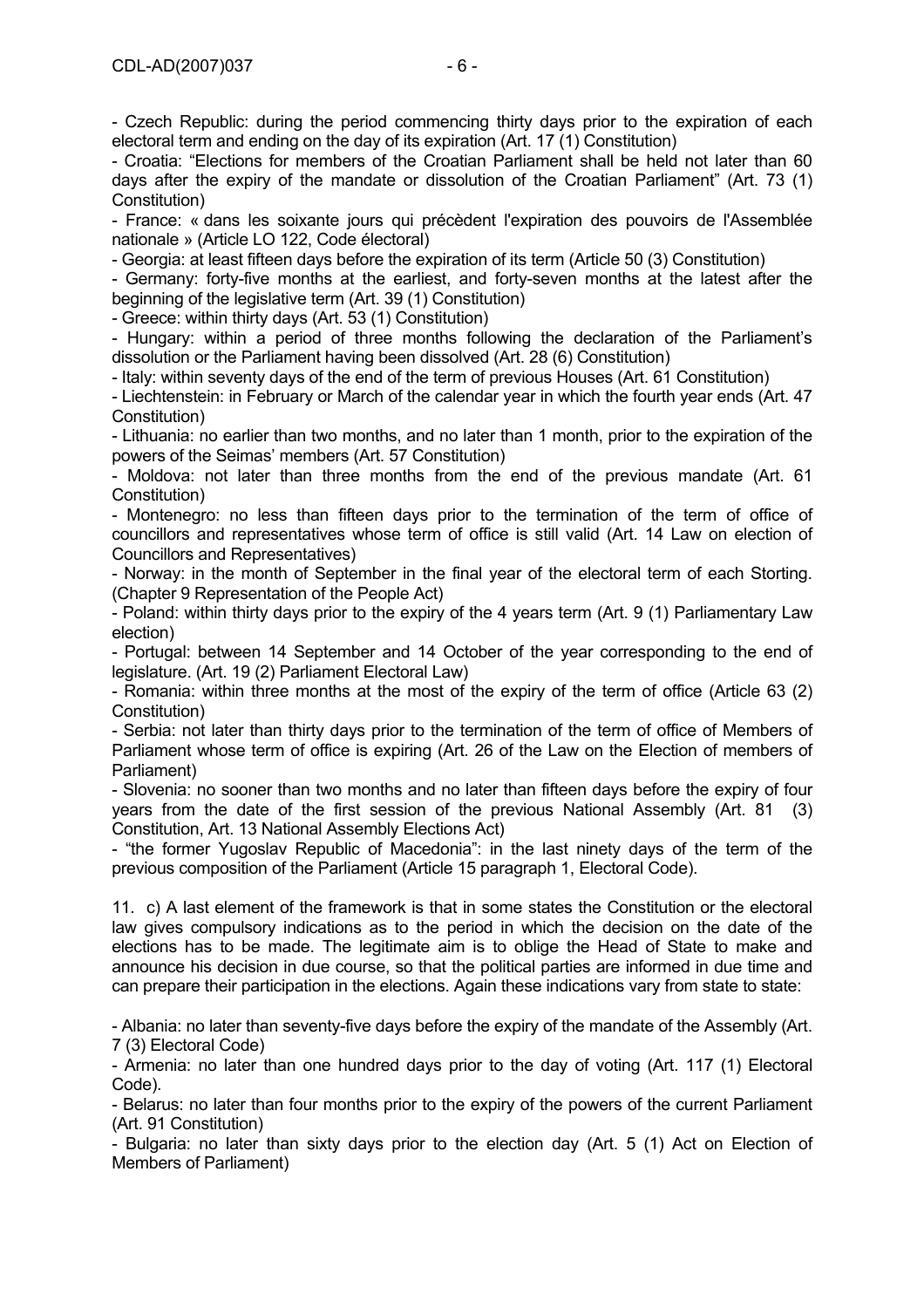- France, « Les élections ont lieu le septième dimanche qui suit la publication du décret convoquant les électeurs. » Article L173, Code Electoral

- Georgia, no later than sixty days prior to the elections (Article 50 (3) Constitution and Art. 90 (2) Organic law of Georgia unified election code of Georgia)

- Greece: elections within thirty days (of the proclamation of elections) (Art. 53 (1) Constitution)

- Moldova: no later than sixty days before election day. (Art. 76 (2) Elections Code)

- Montenegro: no less than sixty days and no more than 100 days shall pass between the day of calling for the election and the polling day. (Art. 14 (2) Law on election of Councillors and Representatives)

- Poland: no later than ninety days prior to expiry of four years from the beginning of the term of office of the Sejm, (Art. 9 (1) Parliamentary Law election)

- Portugal: at least sixty days in advance (Art. 19 (1) Parliament Electoral Law)

- Romania: at least sixty days before the election day (Art. 6 (1) Law N 68/1992 on the Election to the Chamber of Deputies and the Senate)

- Serbia: No fewer than forty-five or more than ninety days shall pass from the date of calling for the election and the polling day (Art. 26 of the Law on the Election of members of Parliament)

- "the former Yugoslav Republic of Macedonia": from the day announcing the elections, until the day of holding the election, a period of no more than ninety days, nor less than seventy days may pass. (Article 12, paragraph 4, Electoral Code of the Republic of Macedonia).

# 3. Discretionary power to choose the date of the ordinary elections

12. Ultimately in a number of states the Constitution and/or the electoral law only provide the maximum term of the legislature and leave it to an authority – usually the Head of State, exceptionally the Speaker of Parliament<sup>24</sup> - to fix the date of the elections before the expiration of that term. This is the case in Austria,<sup>25</sup> Iceland,<sup>26</sup> Denmark<sup>27</sup> and the United Kingdom, and also in Croatia, Ireland and Slovakia. In these three states it is stipulated that a certain period has to elapse between the decision on the date of the election and the election itself. (Croatia: thirty days; $^{28}$  Ireland: minimum seventeen and maximum twenty five days<sup>29</sup> and Slovakia: hundred and ten days $^{30}$ ).

13. In all these states the power to choose the date of the elections seems to be unfettered. In the United Kingdom and Ireland, this power is connected, as shall be shown hereafter, with the discretionary power to dissolve Parliament before the end of its normal term of five years.

#### **II. Choosing the date of extra-ordinary elections after the dissolution of parliament**

# 1. The pre-term dissolution of the Parliament

<sup>&</sup>lt;sup>24</sup> Slovakia: Section 25. Act on elections to the Slovak National Council.

<sup>&</sup>lt;sup>25</sup> Art. 1 par. 1 (2) Federal Law on the election of the National Council, The election shall be announced by the federal government in the Federal Law Gazette by way of regulation. This regulation shall contain the day of election, which must be set by the federal government on a Sunday or other public holiday in accordance with the main committee of the National Council.

<sup>&</sup>lt;sup>26</sup> Art. 45 Constitution: Regular elections to Lathing (Parliament) shall take place not later than the end of the electoral term.

<sup>27</sup> The Prime Minister shall cause a general election to be held before the expiration of the period for which the Parliament has been elected (Art. 32 (3) Constitution).

<sup>&</sup>lt;sup>28</sup> Art. 5 Act on Election of representatives to the Croatian Parliament: "Since the day of the calling, until the days of elections for representatives minimum thirty days must pass".

<sup>29</sup> Art. 96 (1) Electoral Act, 1992. A poll at a Dáil election shall be taken on such day as shall be appointed by the Minister for the Environment, Heritage and Local Government by order, being a day which (disregarding any excluded day) is not earlier than the seventeenth day or later than the twenty-fifth day next following the day on which the writ or writs for the election is or are issued.

 $30$  Section 25 Act on elections to the Slovak National Council, (2) The elections shall be declared by the Chairperson of the National Council of the Slovak Republic; he or she shall declare the elections and announce the polling day not later than one hundred and ten days before polling day.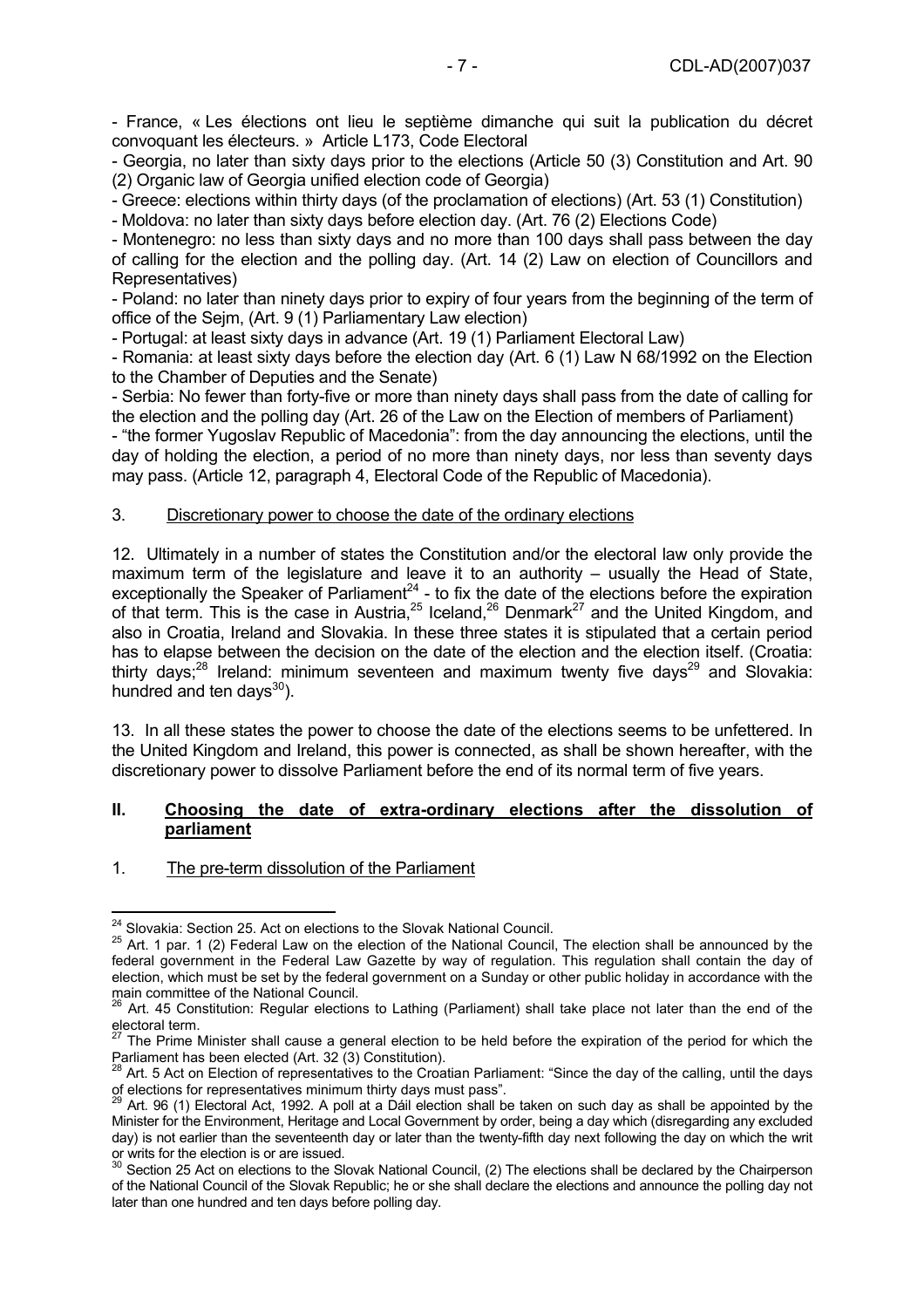14. In most of the States parliament can be dissolved before the expiration of the normal term of the legislature. In only a few states, pre-term dissolution and extra-ordinary elections are not at all possible. $31$  In many states the Constitution explicitly forbids dissolution of parliament during a state of war (state of martial law) or a state of emergency.<sup>32</sup>

15. The dissolution of a directly elected Parliament before the end of its normal term is not contrary to democracy. In its Resolution 1549 the Parliamentary Assembly noted that: *"both regular and pre-term elections constitute a legitimate democratic instrument for the people to choose and control the authorities that act in their name. Early elections are a normal practice in all democratic countries of the Council of Europe and as such could be acceptable as a key building bock of the political compromise. However, the Assembly underlines that for any elections to be considered democratic, they should be conducted according to a legitimate procedure that allows fair campaigning and free choice for voters."*33

16. Hereafter we shall examine which framework the Constitutions and the electoral law of the States of Europe contain for the dissolution of Parliament and the choosing of the date of preterm elections. We distinguish three types of dissolutions of parliament. The dissolution can either be automatic (A), it can be the result of a decision taken by Parliament itself (B), or it can be the result of a decision taken by the Head of State or the Government (C).

# A. Dissolution "de jure", in the circumstances described in the Constitution

17. In some States the Constitution provides for an "automatic" pre-term dissolution of the Parliament. Sometimes the *de jure* dissolution is an element of the procedure to amend the Constitution. The aim of the dissolution is here to permit the electorate to be indirectly involved in the amendment of the Constitution, by electing the representatives in Parliament that will have the power to amend. This type of dissolution exists in Belgium,  $34$  Iceland,  $35$  Luxemburg,  $36$ Montenegro, $37$  and the Netherlands  $38$  and, as far as total revision of the Constitution is concerned, also in Spain<sup>39</sup> and in Switzerland.<sup>40</sup>

18. Furthermore an automatic dissolution is sometimes related to the negative results of a referendum<sup>41</sup> or to the failure of the Parliament to elect the President.<sup>42</sup> These issues will be discussed later on.

# B. Dissolution by a decision of parliament itself

 $\overline{1}$  $31$  This is the case in Norway, San Marino and Switzerland (except in the case of the total revision of the Constitution). In Cyprus and "the former Yugoslav Republic of Macedonia" only a self-dissolution by Parliament is possible.

 $32$  Art. 71.2. Constitution of Andorra; Art. 63.3. Constitution of Armenia; Art. 94 par. 4 Constitution of Belarus; Art. 51 (1) Constitution of Georgia; Art. 155 h (3) Constitution of Germany; Art. 63 (4). Constitution of Kyrgyzstan; Art. 85 (3) Constitution of Moldova; Art. 84 Constitution of Montenegro; Art. 172 Constitution of Portugal; Art. 89 (3) Constitution of Romania; Art. 109 (5) Constitution of Russia; Art. 109 (4) Constitution of Serbia; Art. 102 (1) Constitution of Slovakia.<br><sup>33</sup> Resolution 1549 (2007) on Functioning of democratic institutions in Ukraine.

<sup>34</sup> Art. 195 Constitution of Belgium.<br>
35 Art. 79 Constitution of Iceland.<br>
36 Art. 114 (2) Constitution of Luxemburg.<br>
37 Art. 119 Constitution of Montenegro.<br>
38 Art. 119 Constitution of Montenegro.<br>
38 Art. 119 Constitu Art. 105 (4) of the Constitution of Estonia (negative referendum on a piece of legislation at the request of Parliament); Art. 11 Constitution of Iceland and Art. 102 (1) Constitution of Slovakia (negative referendum on the recall of the President of the Republic).<br><sup>42</sup> See Art. 87 (7) and (8) Constitution of Albania and Art. 32 (4) Constitution of Greece.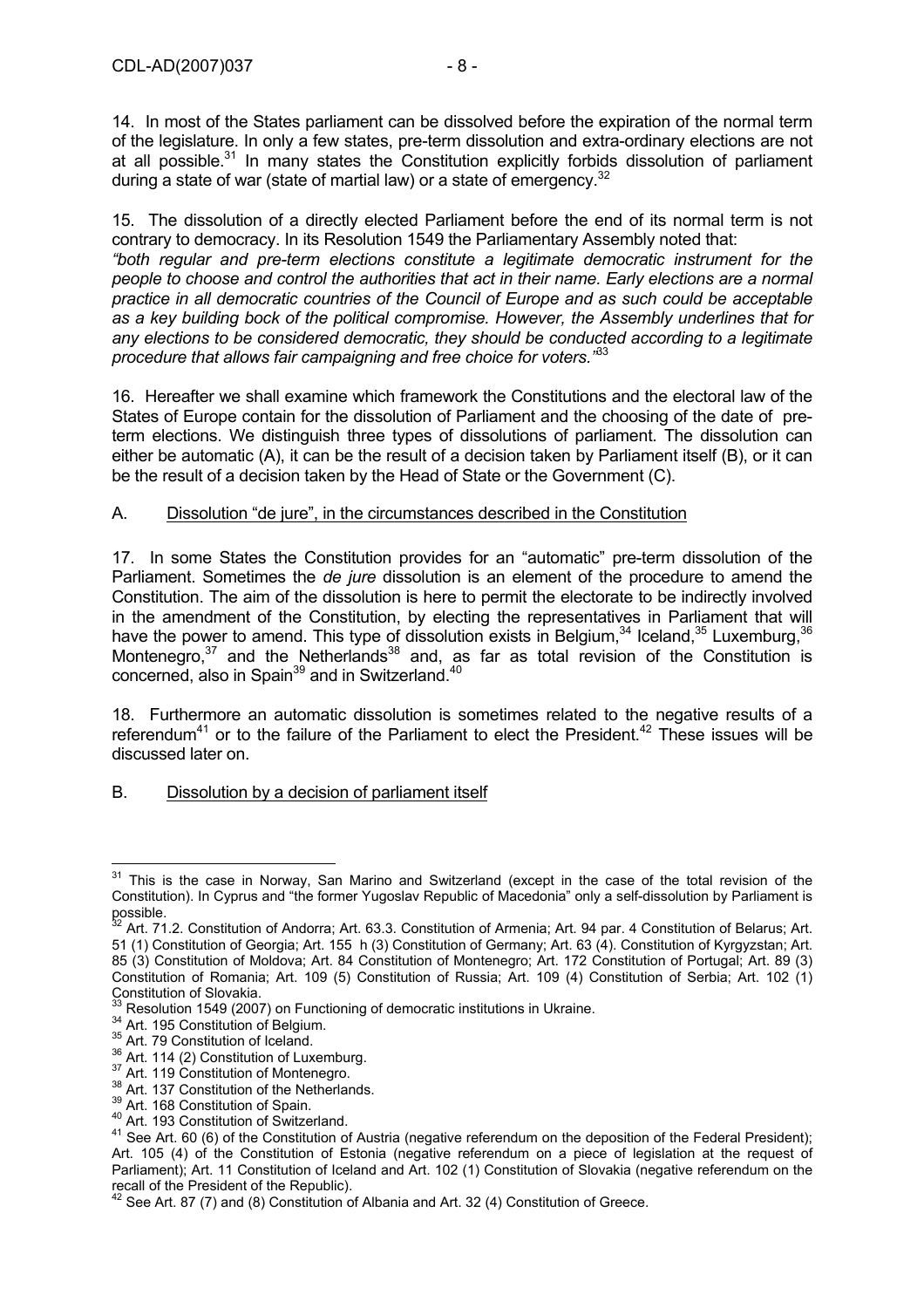19. In a number of states Parliament has the power to dissolve itself by a decision passed by a simple majority – Austria,<sup>43</sup> Croatia,<sup>44</sup> Hungary,<sup>45</sup> Turkey,<sup>46</sup> "the Former Yugoslav Republic of Macedonia<sup>"47</sup> - a qualified majority - Bosnia-Herzegovina,<sup>48</sup> Cyprus<sup>49</sup> - or a majority of two thirds – Kyrgyzstan,<sup>50</sup> Poland<sup>51</sup> - or three-fifths – Lithuania<sup>52</sup> - of its (elected) members. Sometimes the decision to dissolve is not taken by Parliament itself, but needs the approval of the majority of Parliament.<sup>53</sup> This type of dissolution can be opted for when Parliament is of the opinion that political developments make it desirable to hold early elections.

### C. Dissolution by a decision of the head of the state/government

20. In most of the states the Head of State – the King or the President – is a stabilising factor in the governmental system. In relation to the organs of sovereignty and their interaction, the Head of the State disposes of a number of instruments which are necessary for maintaining a certain balance between the powers. The dissolution of Parliament is one of these instruments. The Constitution of the States submits the decision to dissolve Parliament to formal and sometimes also to substantial conditions.

#### a. Formal conditions

21. Many Constitutions determine formal conditions that have to be fulfilled in order to be able to dissolve Parliament. In the first place the Constitution determines the authority that has the power to dissolve Parliament. In the Comparative Table prepared by the secretariat and attached to this report (CDL-EL(2007)027), the different systems of Government are elucidated. In pursuance to the system of Government, it will be the Head of State autonomously or on the initiative and under the responsibility of the prime minister or the Cabinet, that has the power to dissolve Parliament.

22. In Republics with a directly elected President, the decision to dissolve Parliament is mostly taken by the President, possibly after consultation with the Government and or the Parliament.<sup>54</sup> To this principle there are a few exceptions. The directly elected President of

 $43$  Art. 29 (2) of the Constitution.

Art. 29 (2) or the Constitution.<br>
44 Art. 77 of the Constitution.<br>
46 Art. 28 (2) of the Constitution.<br>
46 Art. 77 of the Constitution.<br>
47 Art. 63 (5). of the Constitution.<br>
48 Art. IV, par. 3 of the Constitution: "The H itself, provided that the House's decision to dissolve is approved by a majority that includes the majority of Delegates from at least two of the Bosnian, Croat, or Serb peoples."<br><sup>49</sup> Article 67 (1) of Constitution: The House of Representatives may dissolve itself only by its own decision carried

by an absolute majority including at least one third of the Representatives elected by the Turkish Community.<br><sup>50</sup> Art. 63 (1) of the Constitution: The Parliament may be dissolved early by a decision adopted by a majority

of no less than two-thirds of the total number of deputies.

Article 98 (3) of the Constitution: "The Sejm may shorten its term of office by a resolution passed by a majority of at least two-thirds of the votes of the statutory number of Deputies."<br> $52 \text{ At } 59 \text{ (4)}$  of the consumer of  $\frac{1}{2}$ 

<sup>52</sup> Art. 58 (1) of the Constitution: "Pre-term elections to the Seima may be held on the decision of the Seima's adopted by three-fifths majority vote of all the Seimas members. The day of elections of the new Seima shall be specified in the resolution of the Seima..."

See Art. 46 of the Belgian Constitution: "En outre le Roi peut, en cas de démission du Gouvernement fédéral, dissoudre la Chambre des représentants après avoir reçu son assentiment exprimé à la majorité absolue de ses membres."

<sup>&</sup>lt;sup>54</sup> Directly elected presidents. Armenia (Art. 55 (3) Constitution: "after consultations with the President of the National Assembly and the Prime Minister"); Belarus (Art. 84 Constitution); Bosnia-Herzegovina (Art. IV (g) Constitution); Bulgaria (Art. 102 Constitution "no countersigning is required"); France (Art. 12 (1) Constitution: "after consultation with the Prime Minister and the presidents of the assemblies"); Georgia (Art. 51 (1), 73 (1), 80 (5), 81 (1) and (4) Constitution); Iceland (Art. 19 Constitution); Kyrgyzstan (Art. 46 (6), 51 (2), 63 (1), 71 (4), 72 Constitution) Lithuania (Art. 58 and 85 Constitution); Montenegro (Art. 84 Constitution; dissolution by the President or by the Government); Poland (Art. 98 and 144 Constitution: 2) Official Acts of the President shall require, for their validity, the signature of the Prime Minister who, by such signature, accepts responsibility therefore to the Sejm. (3) The provisions of par. 2 above shall not relate to : (…) 3) shortening of the term of office of the Sejm in the instances specified in the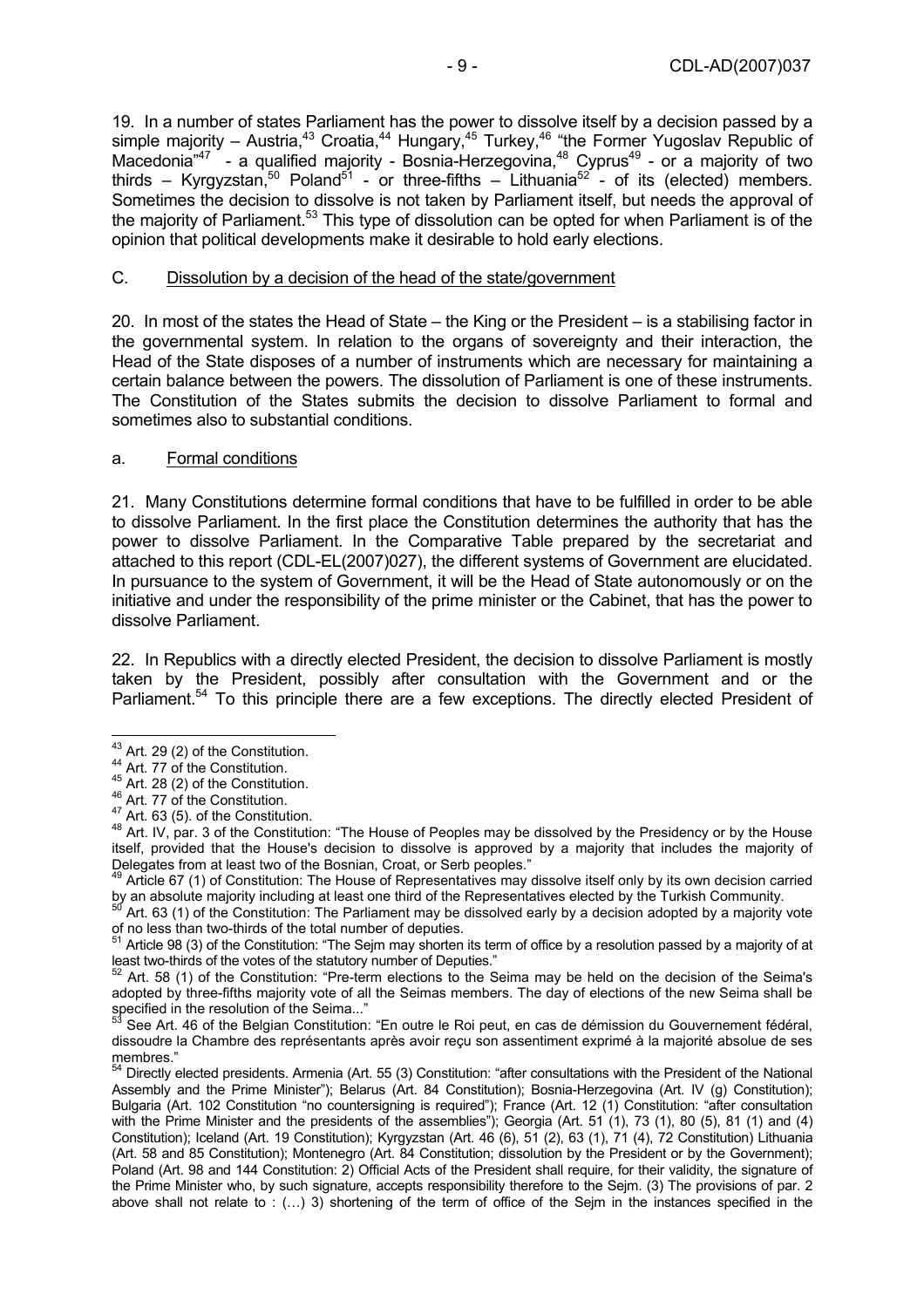Croatia may only dissolve Parliament, at the proposal of the Government and with the countersignature of the Prime Minister, after consultations with the representatives of the clubs of parliamentary parties. In Finland the President may dissolve Parliament in response to a reasoned proposal of the Prime Minister<sup>55</sup>. In Ireland the directly elected President can only dissolve Parliament on the advice of the Prime Minister (Taoiseach). He is however free to refuse a request for dissolution if the Prime Minister has lost confidence of the majority of Parliament.<sup>56</sup> In Serbia the directly elected President may dissolve the National Assembly, upon the elaborated proposal of the Government.<sup>57</sup> In Lithuania the power of the directly elected president to dissolve parliament is counterbalanced by the fact that after dissolution the newly elected parliament may declare new elections for the office of President of the Republic.<sup>58</sup>

23. In parliamentary monarchies, the King or the Queen takes the decision on the dissolution of Parliament with the countersignature of the prime minister who bears the responsibility for it.<sup>59</sup> Only Monaco and Liechtenstein seem to form an exception to this principle. In Monaco the Prince can dissolve Parliament, after a compulsory consultation of the Crown Council, without a deliberation in the Government and without a presentation by a Minister of State.<sup>60</sup> In Liechtenstein the Reigning Prince has the right to dissolve Parliament "on significant grounds to be communicated each time to the Assembly." <sup>61</sup> In Sweden, on the contrary, not the King, but the Government may order an extra election. $62$ 

24. In parliamentary republics the decision to dissolve Parliament is taken either by the President, possibly after consultations,<sup>63</sup> or by the President, on the initiative and/or with the countersignature of the Prime Minister. In Austria both of last-mentioned conditions must be fulfilled $^{64}$ . In Latvia the president is only entitled to propose the dissolution of parliament.

factions.")<br><sup>55</sup> Section 26 (1) of the Constitution.

 $\overline{a}$ 

- 
- 

<sup>56</sup> Art. 13 Constitution of Ireland.<br><sup>57</sup> Art. 109 Constitution of Serbia.<br><sup>58</sup> Art. 87 Constitution of Lithuania.<br><sup>58</sup> Andorra (Art. 45 and 71 (1) Constitution); Belgium (Art. 46 and 88 Constitution); Denmark (Section 1 Constitution); Luxemburg (Art. 74 and 78 Constitution); the Netherlands (Art. 64 (1) and 42 (2) Constitution);<br>Spain (Art. 56, 62, 64, 99 and 115 Constitution); United Kingdom.

- 
- 
- 

 $^{60}$  Art. 46 and 74 Constitution of Monaco.<br>  $^{61}$  Art. 48 (1) Constitution of Liechtenstein.<br>  $^{62}$  Chapter 3 Art. 4 Constitution of Sweden.<br>  $^{62}$  Parliamentary Republics: Albania, (Art. 87.1, 104.2, 105.2 Constitu Constitution); Estonia (Art. 89, 105 and 119 Constitution); Germany (Art. 63 and 68 Constitution and Art. 58 Constitution: "Orders and directions of the President require, for their validity, the countersignature of the Chancellor or the appropriate Minister. This does not apply to (…) the dissolution of the House of Representatives under Art. 63 and a request made under Article 69 (3)"; Greece (Art. 35 (2) Constitution: "By exception, the counter-signature shall not be required only in the following cases: c) The dissolution of Parliament in accordance to Articles 32 (4) and 41 (1), if the Prime Minister does not countersign, as well as the dissolution in accordance to Article 53 (1), if the Cabinet does not countersign. Hungary, Art. 28 (3) and 30A (2) Constitution; Latvia, Art. 48 and 53 Constitution: "(…) All orders of the President shall be jointly signed by the Prime Minister or by the appropriate Minister, who shall thereby assume full responsibility for such orders except in the cases specified in Articles forty-eight (dissolution) and fifty-six.") Moldova (Art. 85 (1)) Constitution: "on consultation with parliamentary groups") Portugal Art. 91 (e) Constitution: "(…) after first consulting both the parties with seats in the Assembly and the Council of State (…), Art. 140 (no counter-signature); Turkey: Art. 77 and 116 Constitution: "(...) in consultation with the President of the Turkish Grand National Assembly."<br><sup>64</sup> Parliamentary Republics: Austria (Art. 29 and 67 Constitution: "based on recommendation"..."require the

countersignature"); Estonia (Art. 97 Constitution: "in case of no confidence, (…) on proposal by the Government") Germany (According to Art. 58 of the Constitution the dissolution under Art. 68 of the Constitution will have to be countersigned by the Chancellor); Italy (Art. 88 and 89 Constitution ("countersigned by the minister"); Malta (Art. 76 (5) Constitution provides that if the prime minister recommends a dissolution and the president considers that

Constitution.); Portugal (Art. 136 and 143 Constitution; no countersignature required); Romania (Art. 89 Constitution: "After Consultation with the presidents of both the Chambers and the leaders of the parliamentary groups …"); Russia (Art. 109, 111 and 117 Constitution); Serbia (Art. 109 Constitution); Slovakia (Art. 102 (1) e, Constitution); Slovenia (Art. 81 and 111 Constitution); Ukraine (Art. 90 Constitution: ("… following relevant consultations with the Chairperson and Deputy Chairpersons of the Verkhovna Rada of Ukraine and with Chairpersons of Verkovna Rada parliamentary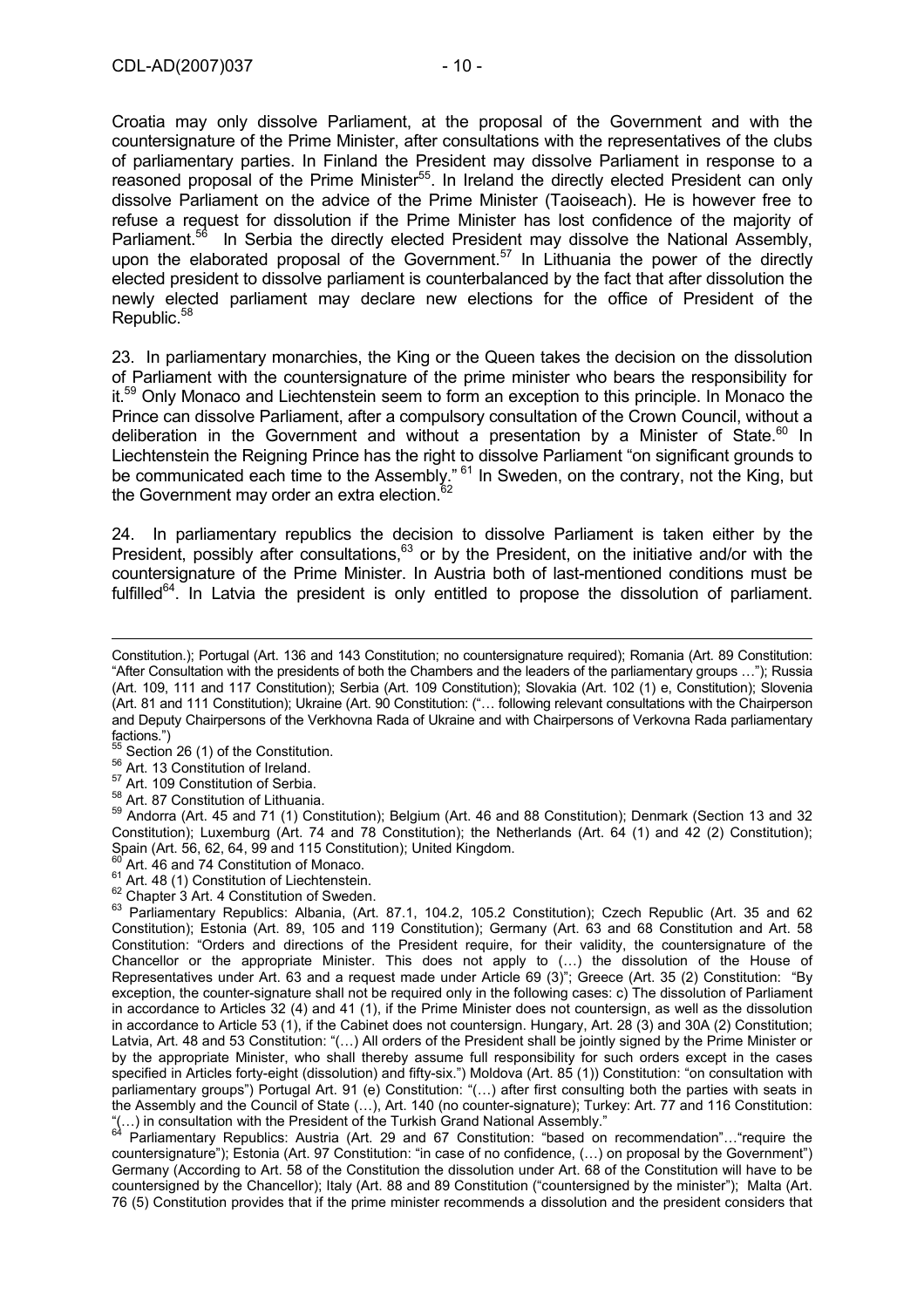Following this proposal, a national referendum shall be held. If in the referendum more than half of the votes are cast in favour of dissolution, the *Saeima* shall be considered dissolved, new elections called, and such elections held no later than two months after the date of the dissolution of the *Saeima*. If in the referendum more than half of the votes are cast against the dissolution of the *Saeima*, then the President shall be deemed to be removed from office, and the *Saeima* shall elect a new President to serve for the remaining term of office of the President so removed <sup>65</sup>

25. As the dissolution intervenes in the delicate balance between the powers the Constitution sometimes prescribes the circumstances in which no dissolution is possible. Clearly in order to protect the rights of the Parliament, in some states the Constitution explicitly forbids dissolution during the first months after the elections<sup>66</sup> or provides that dissolution is only possible once in the course of a year<sup>67</sup> and not twice for the same reason.<sup>68</sup> In order to prevent abuse of power, the dissolution of Parliament is in some States forbidden when the position of the President and/or the Government is contested or when the end of their term of office is near. Therefore a number of Constitutions prohibit the dissolution of parliament during the last months of the term of office of the president,<sup>69</sup> if impeachment proceedings have been instituted against the president,<sup>70</sup> if the Prime Minister has not yet presented himself to Parliament,<sup>71</sup> or if a motion of censure is presented against the government.<sup>72</sup> These rules aim to avoid that Parliament is dissolved by an authority with a weak democratic legitimacy.

#### b. Substantial conditions

26. In many states the Constitution determines more or less precisely the conditions that have to be fulfilled in order to dissolve parliament. In these Constitutions the dissolution is considered to be an instrument to solve a political crisis that relates to

a) the election of the president

- b) the relation between the government and the parliament
- c) the functioning of parliament and/or

Art. 41 (4) Constitution of Greece; Art. 85 (3) Constitution of Moldova; Art. 89 (2) Constitution of Romania; Art. 115 (3) Constitution of Spain; in France, no further dissolution shall take place within a year following an early election (Art. 12 (4) Constitution).<br>
<sup>68</sup> Art. 29 (1) Constitution of Austria: Art. 41 (2) Constitution of Greece.

<sup>71</sup> Art. 32 (2) Constitution of Denmark.<br><sup>72</sup> Art. 71 (2) Constitution of Andorra: "No dissolution shall be carried out after the presentation of a motion of censure …" Art. 84 Constitution of Montenegro; Art. 115 (2) Constitution of Spain; Art. 109, par. 2 Constitution of Serbia; Art. 4 (2) Constitution of Sweden "while ministers retain their posts, after having all been formally discharged, pending the assumption of office by a new government."

the government of Malta can be carried on without a dissolution and that a dissolution would not be in the best interests of Malta, the president may refuse to dissolve parliament.)<br>  $65$  Art. 48 and 50 Constitution of Latvia.<br>  $65$  Art. 71 (3) Constitution of Andorra « No dissolution shall be carried out before one year has elapse

most recent elections. » Art. 63 Constitution of Armenia («one year period following its election »); Art. 94 par. 5 Constitution of Belarus; Art. 12 (3) Constitution of France ("Il ne peut être procédé à une nouvelle dissolution dans l'année qui suit les élections"); Art. 51 (1) Constitution of Georgia ("within six months from the holding of the elections of the Parliament"); Art. 58 (2) Constitution of Lithuania ("six months"); Art. 172 Constitution of Portugal ("six months"); Art. 109 (3) Constitution of Russia ("within one year after its election"); Art. 4 (2) Constitution of Sweden (until three months have elapsed from the first meeting of the newly-elected Parliament); Art. 90 in fine<br>Constitution of Ukraine: "not during the last six months of its term..."<br> $^{67}$  Art. 44.(4) Constitution of

 $^{69}$  Art. 55 (3) Constitution of Armenia, "not during the last six months of his or her term of office"; Art. 94 (4) Constitution of Belarus; Art. 99 (7) Constitution of Bulgaria, "not during the last three months of his term of office."; Art. 35 (2) Constitution of the Czech Republic; Art. 51 (1) Constitution of Georgia. ("six months"); Art. 88 Constitution of Italy: "(…) in the last six months of his term of office, he only has this power if the Chambers themselves are also in the last six months of their term."; Art. 63 (5) Constitution of Kyrgyzstan ("six months"); Art. 58 (2) Constitution of Lithuania ("six months"); Art. 78 (5) Constitution of Moldova ("six months") Art. 172 Constitution of Portugal ("six months"); Art. 89 (3) Constitution of Romania; Art. 109 (5) Constitution of Russia ("within six months of the expiry of the term of office of the president of the Russian Federation"; Art. 102 (1)

Constitution of Slovakia ("six months"); Art. 90 *in fine* Constitution of Ukraine ("six months").<br><sup>70</sup> Art. 63 (3) Constitution of Armenia; Art. 94 (4) Constitution of Belarus; Art. 103 Constitution of Croatia; Art. 63<br>(5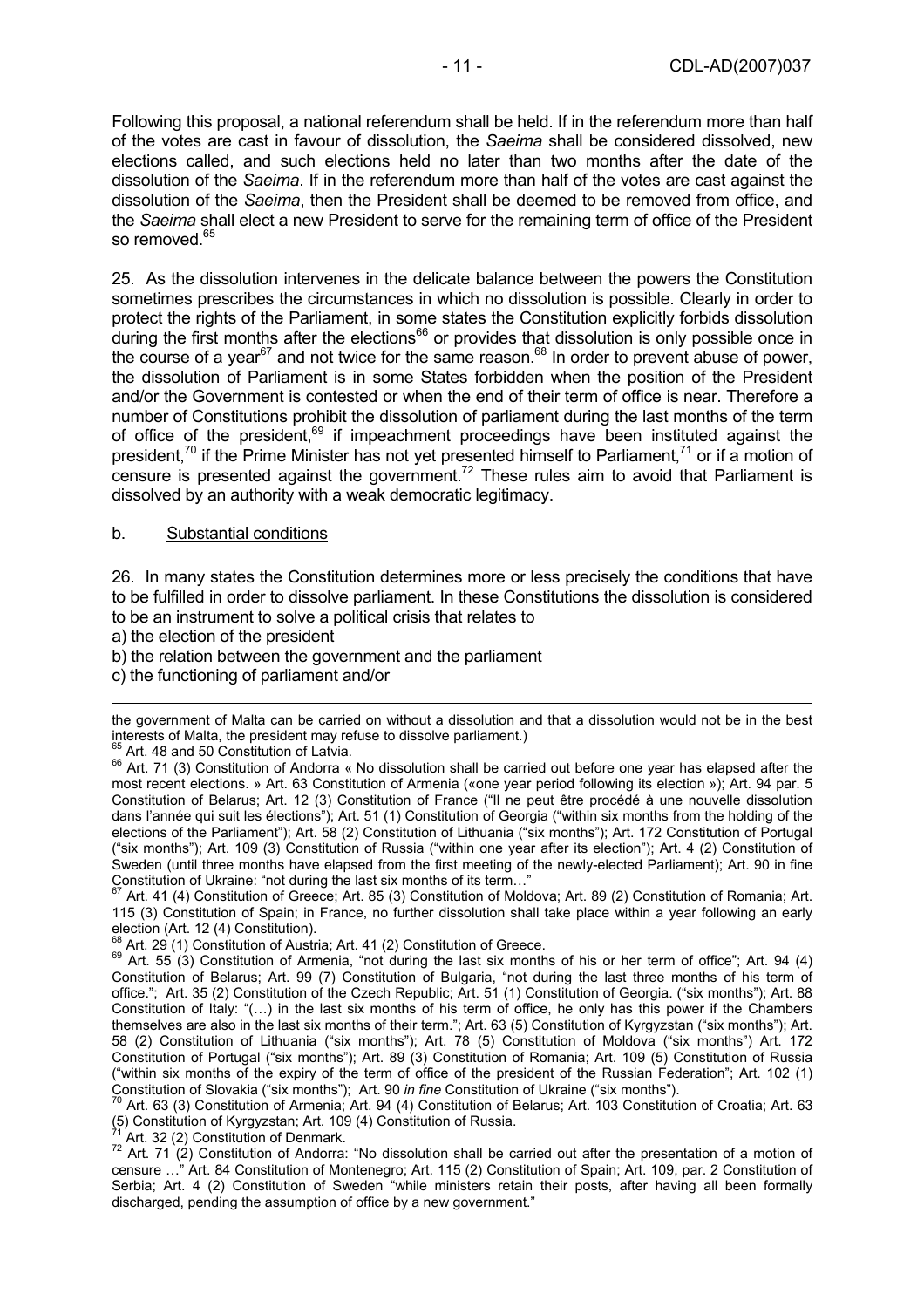d) the relation between parliament and the people

#### b.1) Dissolution as an instrument to solve a political crisis relating to the election of the president

27. In parliamentary republics, such as Albania<sup>73</sup> and Greece,<sup>74</sup> with a president that is elected by Parliament, the Parliament can be dissolved if, after a certain number of votes, no candidate obtains the required majority. In these States the election of the President is deemed to be one of the major functions the Parliament has to fulfill. If it fails to do so, the electorate will have the choose another Parliament.

### b.2) Dissolution as an instrument to solve a political crisis relating to the relations between government and parliament

28. In states with a parliamentary system - republics (Albania,<sup>75</sup> Czech Republic,<sup>76</sup> Estonia,<sup>77</sup> Germany,<sup>78</sup> Greece,<sup>79</sup> Hungary,<sup>80</sup> Malta,<sup>81</sup> Moldova<sup>82</sup> and Turkey<sup>83</sup>) as well as monarchies (Belgium,  $84$  Spain<sup>85</sup> and Sweden<sup>86</sup>) - the decision to dissolve parliament is an essential element of a so-called "rationalised" parliamentary system. Being a stabilising factor in the exercise of powers, the Head of State can dissolve parliament in order to solve the political crisis that rises when no government obtains a majority in parliament, when a motion of no-confidence has been adopted or when the budget has been rejected. In semi-presidential states – such as Armenia,<sup>87</sup> Belarus,<sup>88</sup> Bulgaria,<sup>89</sup> Croatia,<sup>90</sup> Georgia,<sup>91</sup> Kyrgyzstan,<sup>92</sup> Lithuania,<sup>93</sup> Montenegro,<sup>94</sup> Poland,<sup>95</sup> Romania,<sup>96</sup> Russia,<sup>97</sup> Serbia,<sup>98</sup> Slovakia,<sup>99</sup> Slovenia,<sup>100</sup> Ukraine<sup>101</sup> - with a government that both has to be appointed/proposed by the elected president, and has to be supported by a majority in parliament, the dissolution of parliament can be a means to solve a conflict on the formation of the government, the governmental program and/or the governmental policies (vote of no-confidence, rejection of the budget).

- 
- 
- 
- 

- 
- 
- 
- 
- 
- newly elected parliament may declare new elections for the office of president of the republic (Art. 87 (1).<br><sup>94</sup> Art. 84 Constitution of Montenegro.<br><sup>95</sup> Art. 155 (2) and 225 Constitution of Poland.<br><sup>96</sup> Art. 156 (2) and
- 
- 
- 
- 

<sup>73</sup> Art. 87, 7 and 8 Constitution Albania; Art. 7 (4) of the Electoral Code of the Republic of Albania. <sup>73</sup> Art. 87, 7 and 8 Constitution Albania; Art. 7 (4) of the Electoral Code of the Republic of Albania.<br><sup>74</sup> Art. 32 (4) Constitution Greece.<br>The Art. 35 Constitution of Albania.<br><sup>77</sup> Art. 35 Constitution of the Czech Rep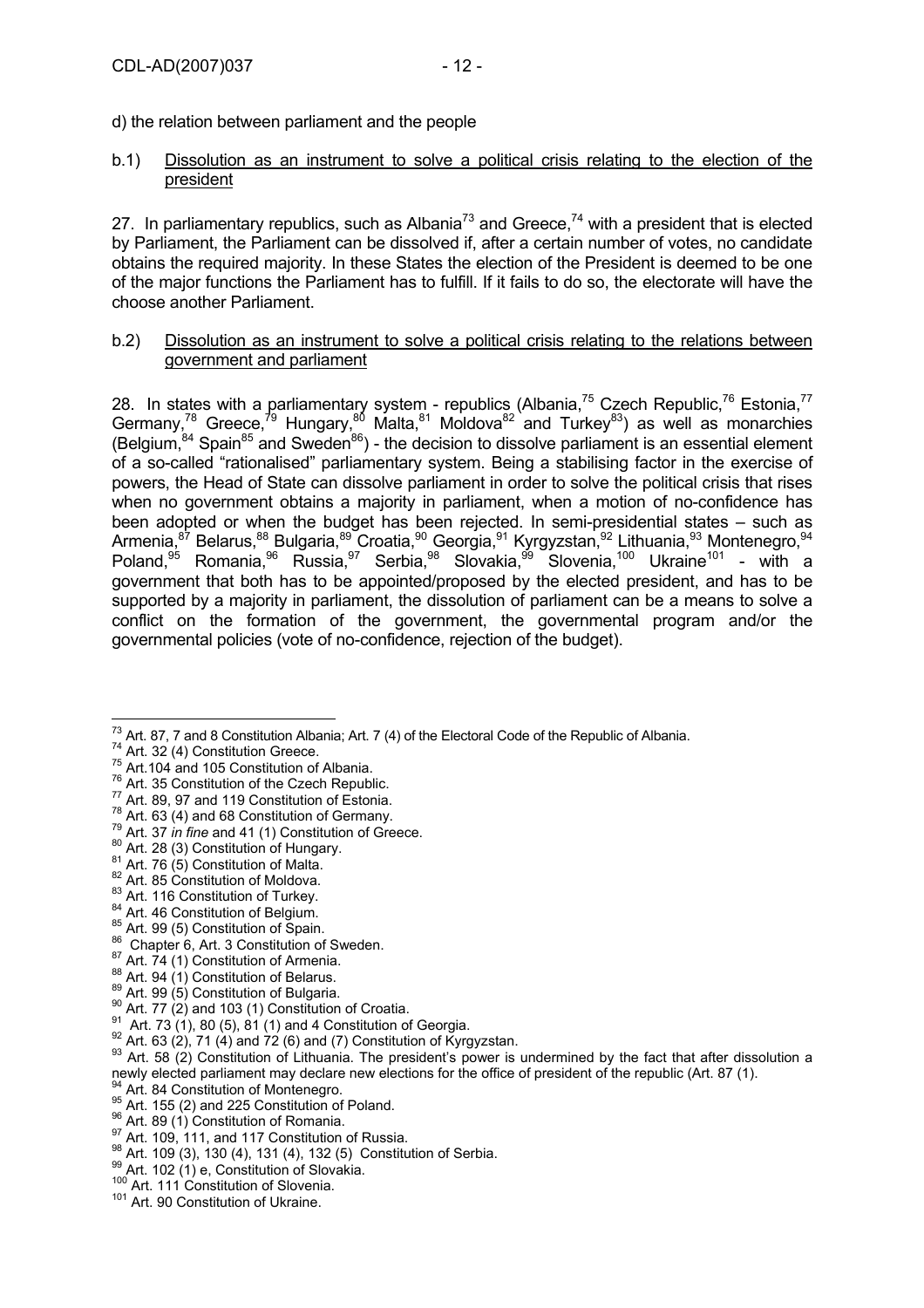# b.3) Dissolution as an instrument to solve a political crisis relating to the functioning of **Parliament**

29. In a number of states dysfunctions of parliament can lead to a decision of the Head of State to dissolve Parliament. In one State – Belarus – a "systematic and gross violation of the Constitution by the Chambers of the Parliament" can lead to dissolution by the President.<sup>102</sup> In four States – Armenia,103 the Czech Republic,104 Slovakia105 and Ukraine106 – Parliament can be dissolved if it fails to reach a quorum or to hold a session for a certain period. In one State, Kyrgyzstan,<sup>107</sup> Parliament can be dissolved in the event of a crisis caused by insurmountable differences between the houses of the Jogorku Kenesh or between one or both houses of the Jogorku Kenesh and other branches of state power.

#### b.4) Dissolution as an instrument to solve a conflict between parliament and the people, expressing itself in a referendum

30. In some States the decision to dissolve Parliament is related to a (presumed) conflict between Parliament and the people. In Liechtenstein one thousand five hundred citizens or four municipalities may demand a referendum on the dissolution of the Parliament<sup>108</sup>. In four other States the negative results of a referendum can lead to dissolution of parliament. In Kyrgyzstan Parliament can be dissolved "as the result of a referendum"109 and in Estonia110 the President shall declare early elections for Parliament when a draft law which has been put to referendum does not receive a majority of yes-votes. In Austria the Federal Assembly is dissolved if the proposal to depose the Federal President is rejected in a referendum, demanded by the Frederal Assembly.<sup>111</sup> In Iceland<sup>112</sup> and Slovakia<sup>113</sup> the President has to dissolve the National Council if a parliamentary resolution to dismiss the President is not approved in a referendum.

#### b. 5) Discretionary power or a power more or less regulated by unwritten constitutional law or by conventions of the Constitution

31. In a certain number of states the Constitution does not determine (exhaustively) the substantial conditions that have to be fulfilled in order to exercise the power to dissolve Parliament. This is the case in Andorra,<sup>114</sup> Austria,<sup>115</sup> Denmark,<sup>116</sup> Finland,<sup>117</sup> France,<sup>118</sup> Greece,<sup>119</sup> Iceland,<sup>120</sup> Ireland,<sup>121</sup> Italy,<sup>122</sup> Luxemburg,<sup>123</sup> Malta,<sup>124</sup> the Netherlands,<sup>125</sup>

<sup>102</sup> Art. 94 Constitution of Belarus.

<sup>&</sup>lt;sup>102</sup> Art. 94 Constitution of Belarus.<br>
<sup>102</sup> Art. 86, par. 2 Constitution of Armenia.<br>
1<sup>03</sup> Art. 86, par. 2 (3) Constitution of the Czech Republic.<br>
<sup>103</sup> Art. 102 (1) (e.), Constitution of Usydzkia.<br>
<sup>106</sup> Art. 90 par.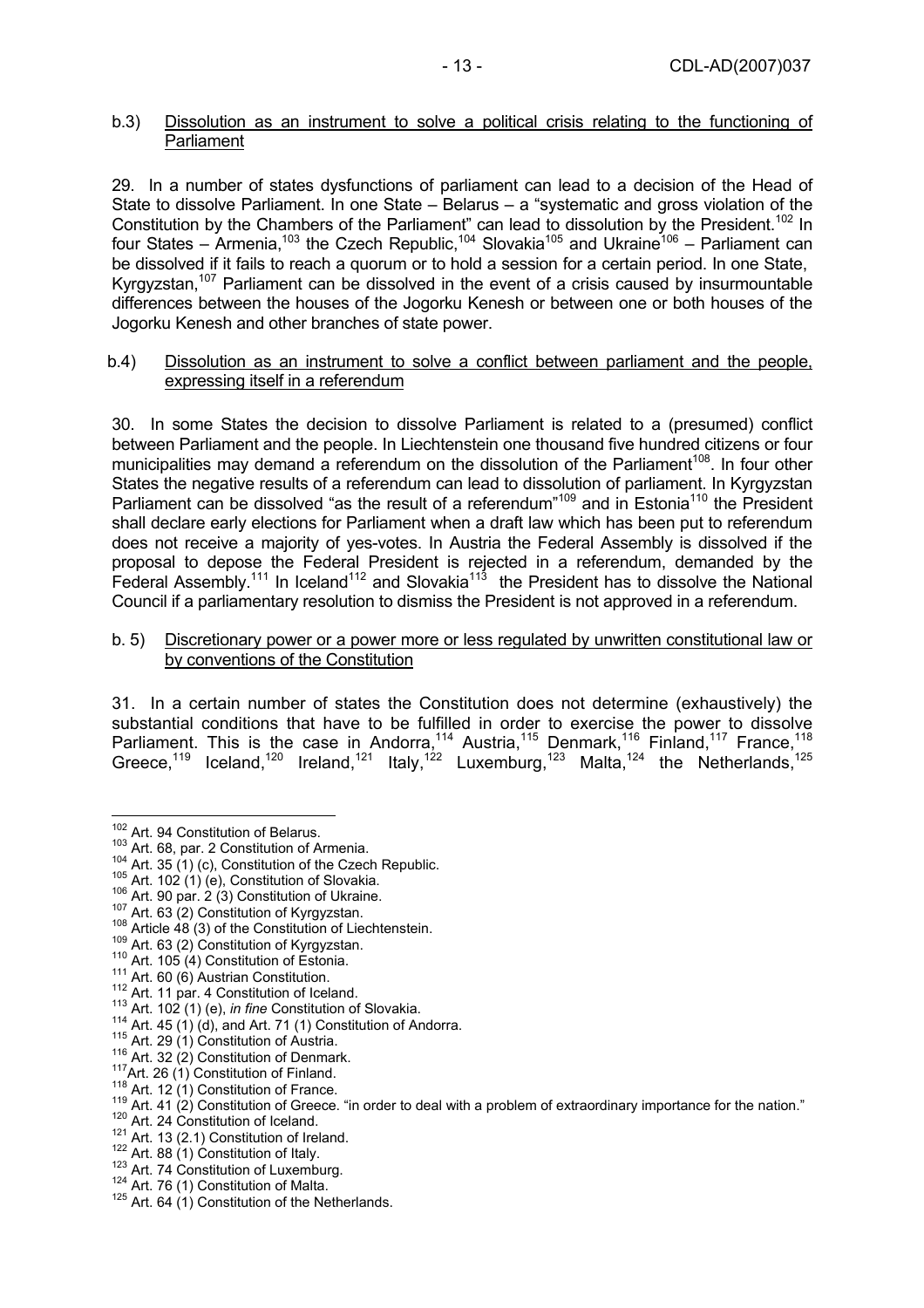Portugal,<sup>126</sup> Serbia,<sup>127</sup> Spain,<sup>128</sup> Sweden<sup>129</sup> and the United Kingdom. In these states the dissolution of the parliament can have many functions: (a) it can be a "conflict dissolution", aimed at consulting the electorate on a conflict raised between the government and the parliament. Especially in states with a semi-presidential system, with a government appointed by an elected president and accountable to parliament, the power to dissolve can be a strong weapon in the hands of the president especially when the presidential majority and the majority in the Assembly do not coincide. (b) The right to dissolve parliament can also be used to put an end to a political impasse, such as the impossibility of forming a stable new government after a governmental crisis. (c) The right to dissolve parliament also makes it possible to allow the people to express itself on a problem of major importance. (d) Last but not least dissolution can also be an appeal by the president or the Government to the electorate, at a time considered to be favorable for it, e.g. because there are good electoral prospects for the presidential or the parliamentary majority. In this case one can really speak of a power to "choose the date of the election." Although in the abovementioned states the Constitution itself does not prescribe precisely the conditions that have to be fulfilled to dissolve Parliament, sometimes the dissolution is more or less regulated by unwritten constitutional law or by conventions of the Constitution.

# 2. Choosing the date of the election

32. In most cases the power the dissolve the parliament includes the power to choose the date of the extraordinary election. When the decision to dissolve is taken by parliament itself, the decision on the election date is either a parliamentary prerogative<sup>130</sup> or a prerogative of the Head of State<sup>131</sup> or the Government.<sup>132</sup>

33. When the decision to dissolve is taken by the Head of State (the King or the President) the decision on the election date is taken by the Head of State or the Government.<sup>133</sup> either together with the decision on the dissolution, $134$  or in a very short period after it. $135$ 

34. In many States the Constitution or the electoral law determines the minimum number of days that have to elapse after the decision to dissolve, before the elections can be held. Sometimes also the maximum number of days is determined. These periods vary from state to state.

- Albania: -"…not later than forty-five days after its dissolution." (Art. 65 (2) Constitution)

- Andorra: "between the thirtieth and fortieth days following the end of the term/the dissolution of the Council General" (Constitution, Art. 51 (2))

- Armenia: "no sooner than thirty and no later than forty days after the dissolution of the National Assembly." (Art. 68 par. 2 Constitution)

<sup>&</sup>lt;sup>126</sup> Art. 136 Constitution of Portugal.

<sup>&</sup>lt;sup>127</sup> Art. 109, par. 1, Constitution of Serbia.<br><sup>128</sup> Art. 115 Constitution of Spain.<br><sup>128</sup> Chapter 3, Art. 4 (1) Constitution of Sweden.<br><sup>130</sup> This is the case in Cyprus ( ), Lithuania (Art. 58 (1) of the Constitution).<br> of the Constitution), Poland (Art. 10 (1) Parliamentary Election Law).

 $132$  This is the case in Austria (Art. 29 (1) of the Constitution and in Turkey (Art. 8 of the Law n° 2839 on Parliamentary elections.<br><sup>133</sup> This is the case in Austria (Art. 29 (1) of the Constitution).

<sup>134</sup> Art. 67 (2) Constitution of Cyprus; Art. 119 (2) Electoral Code of Armenia; Art. 99 (5) Constitution of Bulgaria; Finland: Election Act, Part II, Chapter 9, Section 107; Art. 69 (4) of The Code of the Kyrgyz Republic on Elections in the Kyrgyz Republic; Art. 58 (4) Constitution of Lithuania; Article 98 (5) Constitution of Poland; Art. 109 (2) Constitution of Russia; Art. 13 National Assembly Elections Act, (Slovenia) Art. 64 (2) Constitution of the Netherlands; Art. 115 Constitution of Spain; Art. 28 (3) Constitution of Hungary.

<sup>135</sup> Art. 84 Constitution of Montenegro (the day following the day of the dissolution); Art. 8 Law no. 2839 on Parliamentary elections (within forty-eight hours).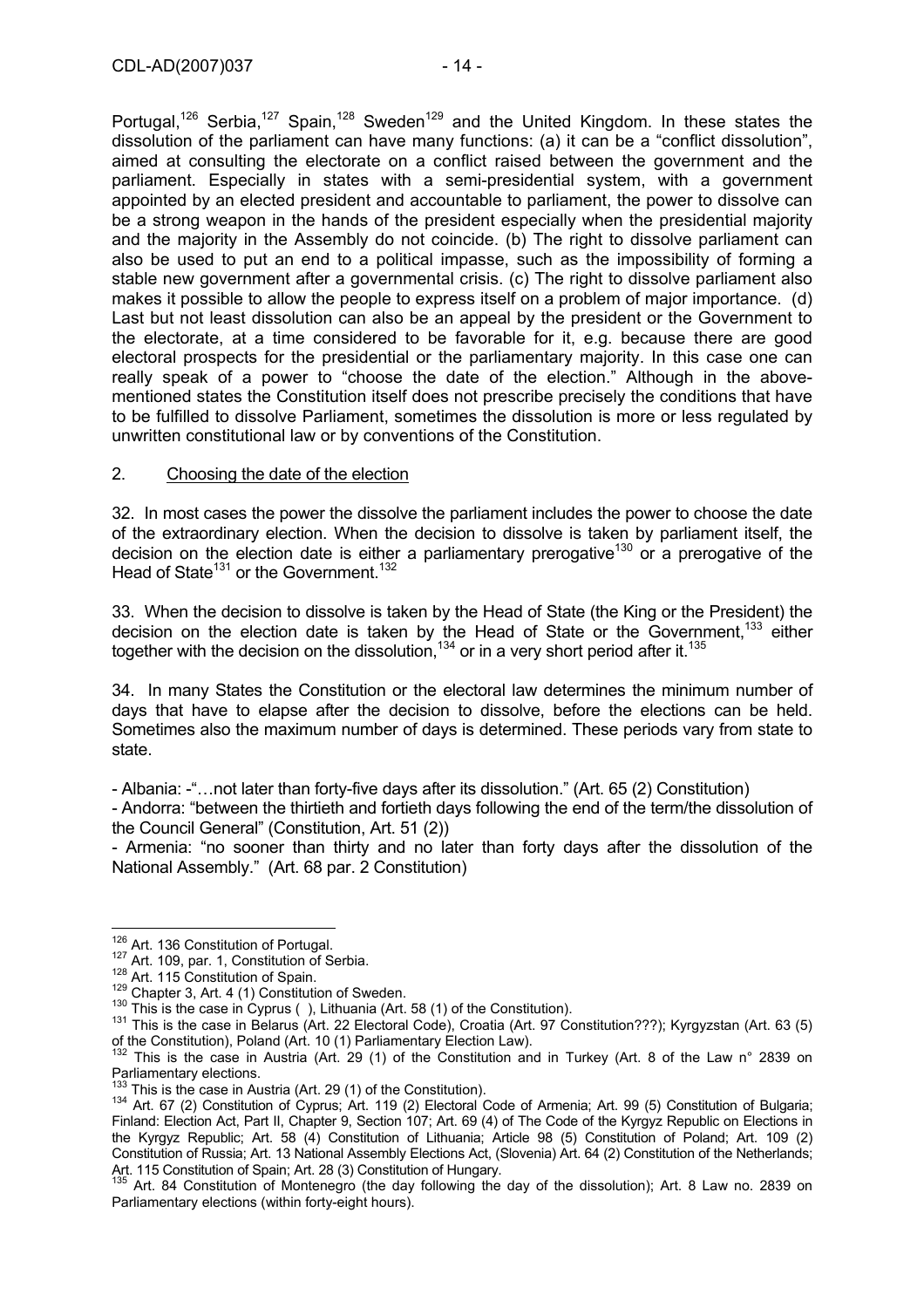- Austria: In such case the new election shall be so arranged by the Federal Government that the newly elected National Council can at the latest meet on the hundredth day after the dissolution (Art. 29 (1) Constitution)

- Belarus: "within three months since the premature expiry of the powers of the chambers of the Parliament." (Art. 91 Constitution)

*-* Belgium: « le collège électoral est réuni dans les quarante jours de l'acte de dissolution ou de la vacance ». (Code Electoral. Art. 106)

*-* Croatia: "Elections for members of the Croatian Parliament shall be held not later than 60 days after the expiry of the mandate or dissolution of the Croatian Parliament"<sup>136</sup>

*-* Czech Republic: "If the Chamber of Deputies was dissolved, elections shall take place within sixty days of its dissolution." (Art. 17 (2) Constitution)

- Cyprus : "The same decision is required to state the date for the general election which must be not less than thirty days and not more than forty days from the date of such decision" (Art. 67 (2) Constitution)

- Estonia: "3) Extraordinary Riigikogu elections shall not be held earlier than twenty days or later than forty days after the elections are called." (Art. 60 (4) Constitution; Riigikogu Election Act, par. 3 (3)

- Finland: (…) the date of the new election is, following the order of the President, not earlier than the first Sunday after fifty days and not later than the first Sunday after seventy-five days from the time when the order to hold new elections was made public. Election Act, Part II, Chapter 9, Section 107

- France: Les élections générales ont lieu vingt jours au moins et quarante jours au plus après la dissolution (art. 12 (1) Constitution of France)

- Germany: Where the Bundestag is dissolved, the new election shall be held within sixty days. (Art. 39 (1) Constitution)

- Georgia : "(…) extraordinary elections, which shall be held not earlier than forty-five days and not later than sixty days before the enforcement of an order on the dissolution of the Parliament. (Constitution Art. 50 (3)

- Greece**:** new elections within thirty days and the convocation of the new Parliament within another thirty days from the election (Constitution, Art. 41 (3))

- Hungary: "A new Parliament shall be elected within a period of three months following the declaration of the Parliament's dissolution or the Parliament having been dissolved" (Constitution Art. 28 (6))

- Iceland: "before forty-five days have elapsed since the dissolution was announced." (Art. 24 Constitution)

- Ireland**:** "(…) no later than thirty days after dissolution of Dáil Éireann. (Constitution, Art. 16 (3) 2) not later than ninety days after the dissolution of the Dáil (Constitution Art. 18 (8))

- Italy: "Elections for the new Houses (Parliament) will take place within seventy days of the end of the term of previous Houses." (Constitution, Art. 61)

- Kyrgyzstan: "(…) so that the newly elected house or houses convene for its first sitting no later than six months after the moment of dissolution." (Constitution, Art. 63 (5))

- Lithuania: "The election to the new Parliament must be organized within three months from the adoption of the decision on the pre-term elections." (Constitution Art. 58 (4))

- Luxemburg: "Il est procédé à de nouvelles élections dans les trois mois au plus tard de la dissolution. » (Constitution art. 74)

- Netherlands: "the newly elected House to meet within three months" (Constitution**,** Art. 64 (2))

- Poland: "on a day falling no later than within the 45 day period from the day of the official announcement of Presidential order on the shortening of the Sejm's term of office." (Constitution Art. 98 (5))

- Portugal: "within the following sixty days and in accordance with the electoral law that is in force at the time of the dissolution…" (Art. 113 (6) Constitution of Portugal)

 $\overline{a}$ <sup>136</sup> Art. 73 (1) Constitution of Croatia.